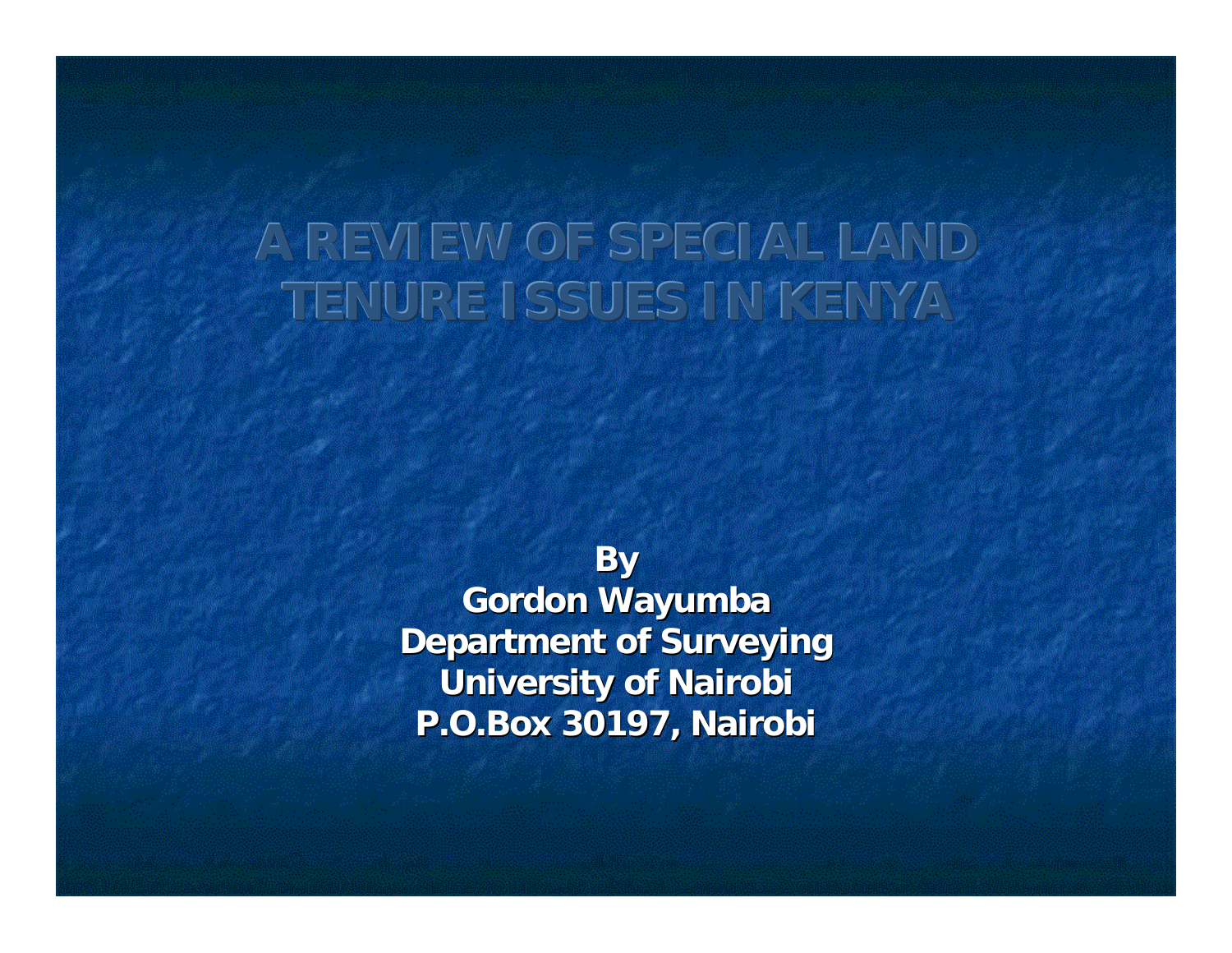### **ARID AND SEMI-ARID LANDS**

<sup>n</sup> Occupy 80% of the total land surface of Kenya

<sup>n</sup> Two main models <sup>Ø</sup> Group Ranches <sup>Ø</sup> Trust lands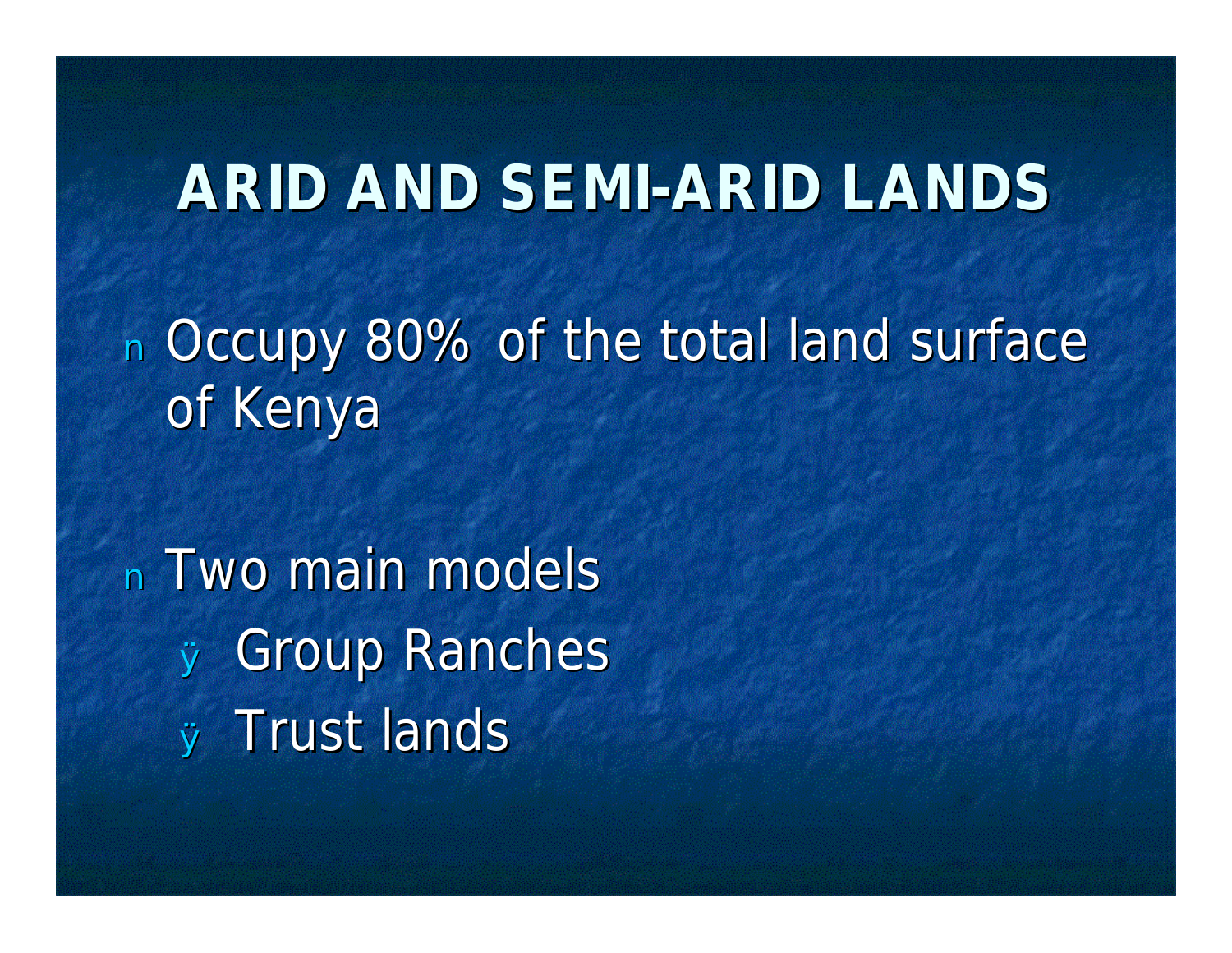## GROUP RANCHES

<sup>n</sup> Communal land tenure under land (Group Representative Act) cap 287 of 1968

n There are 401 group ranches in Kenya

<sup>n</sup> Each group has 10 members registered as trustees by the government

n Provided free dispersal area and migration corridor for wildlife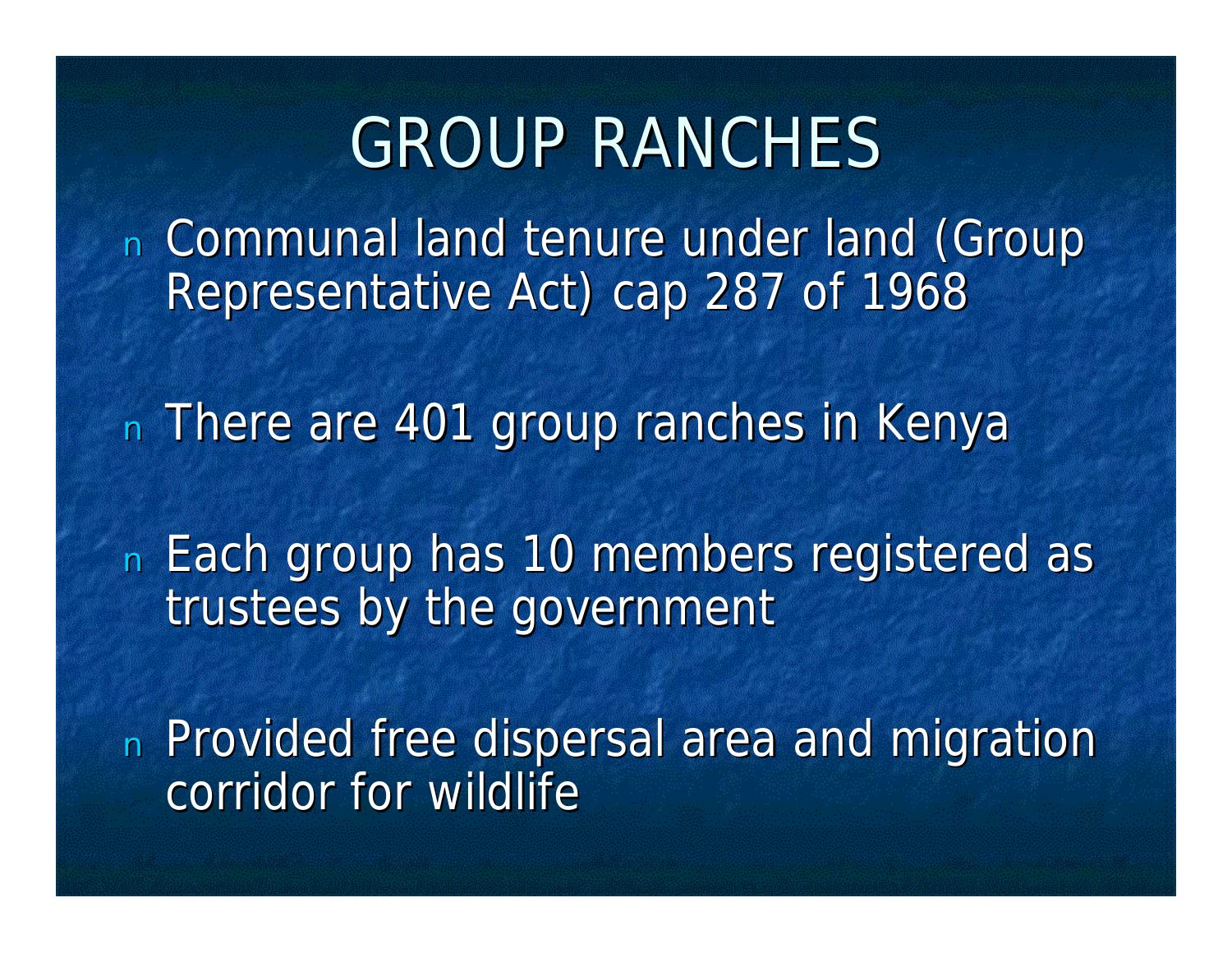Problems of Group Ranches <sup>n</sup> Sub-division of Group ranches <sup>Ø</sup>Has blocked wildlife migration routes øHas created individual land tenure type øDiminished grazing area for pastoralists <sup>Ø</sup>Increased human-wildlife conflict **øData needed to solve conflict scattered in** different organisations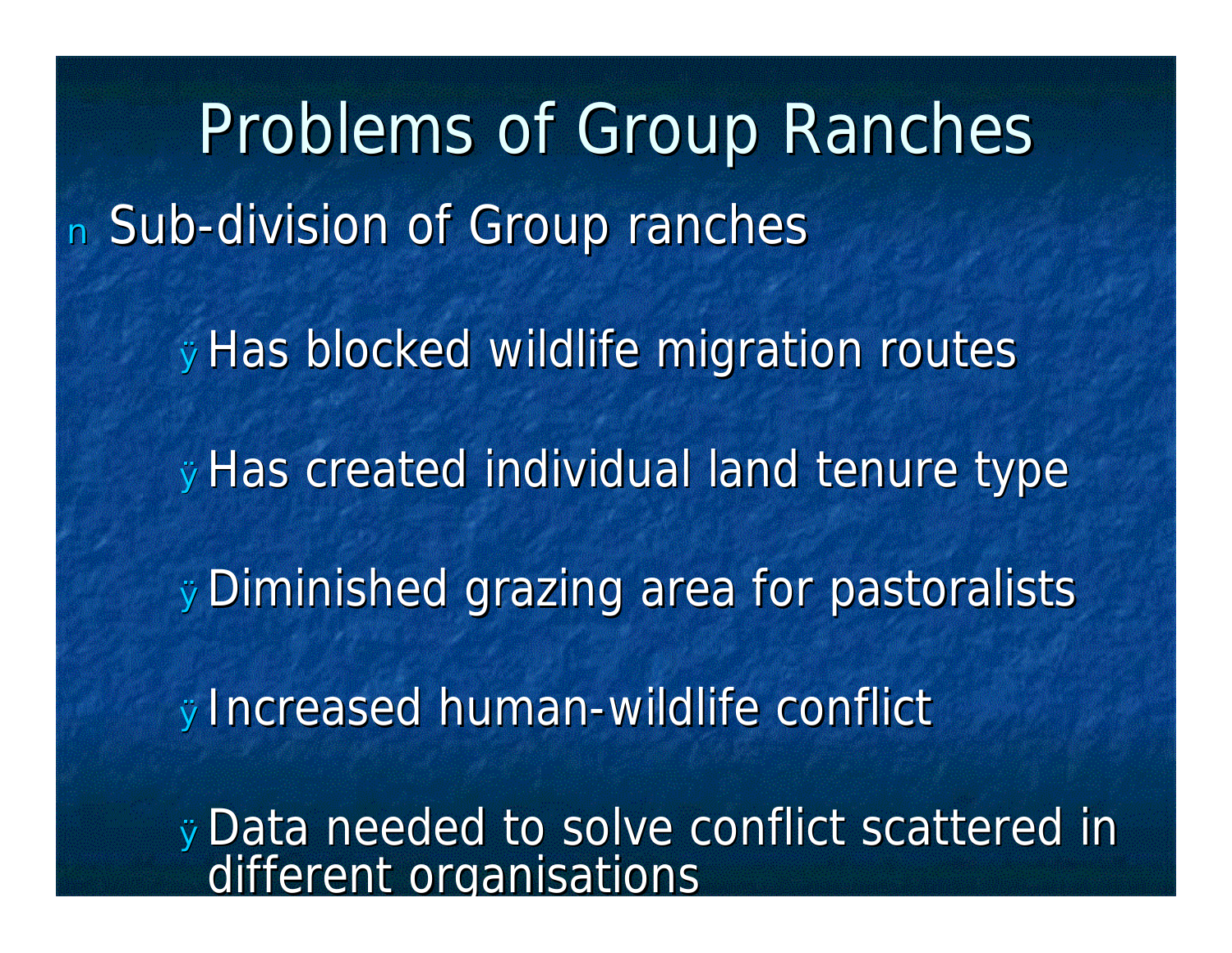## Proposed solutions for Group Ranches

<sup>n</sup> New land tenure should be holistic, taking care of cultural values, different user rights and environment n Use GPS to fix boundaries of ranches to reduce boundary disputes n Register user rights such as, grazing, water, cultivation, cultural, migration routes etc.

n Use GIS technology to integrate different

user rights into a comprehensive database rights into a comprehensive database of the comprehensive database o<br>Basic database database database database da comprehensive database da comprehensive da comprehensive da compr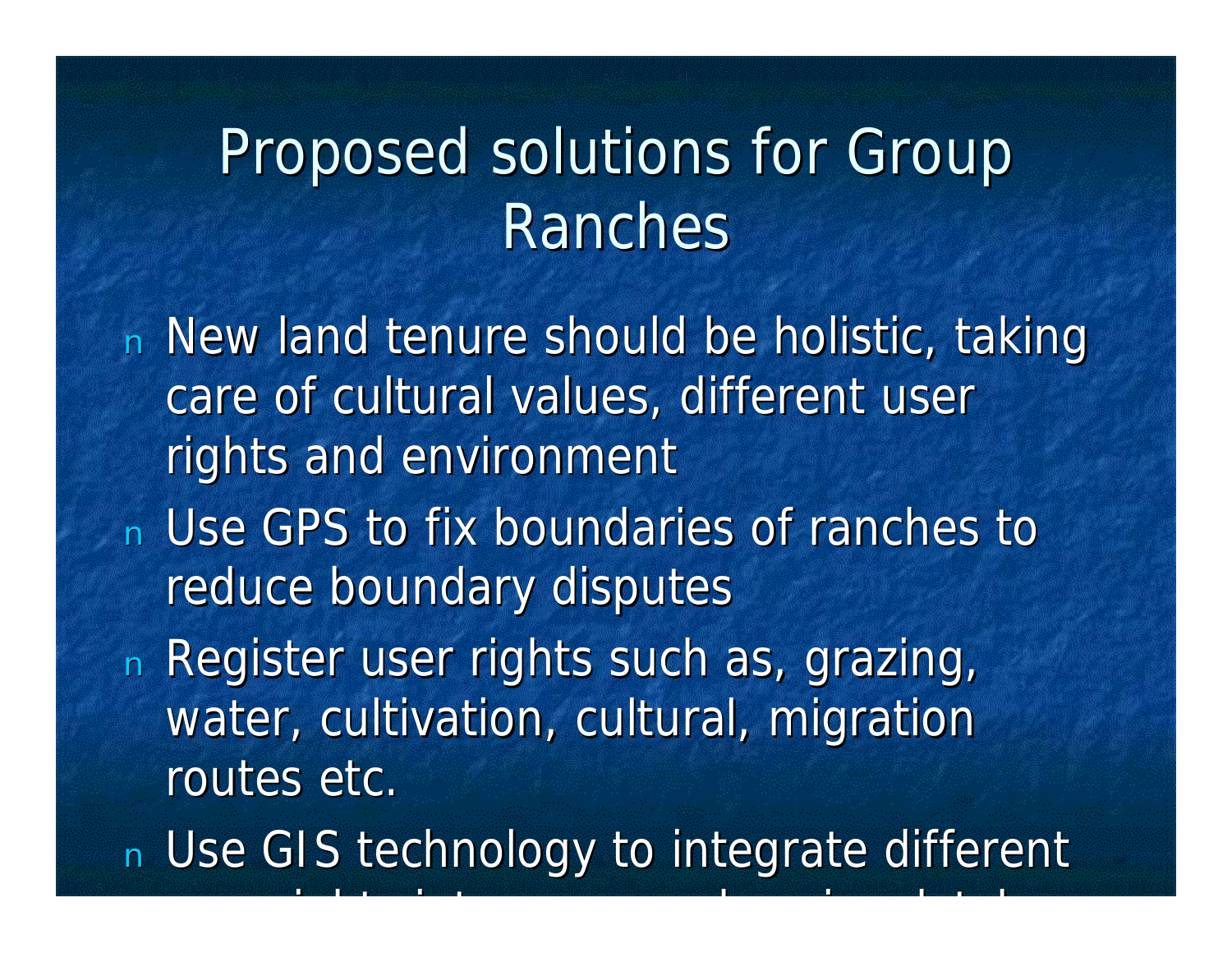# TRUST LANDS

<sup>n</sup> Created by three commissions under the British Government <sup>Ø</sup> Ormsby-Gore commission (1924-25) <sup>Ø</sup> Hilton Young commission (1927-29) <sup>Ø</sup> Cater commission (1930-1934)

Trust land Act,cap288 of 1939 made provision for land consolidation, adjudication and registration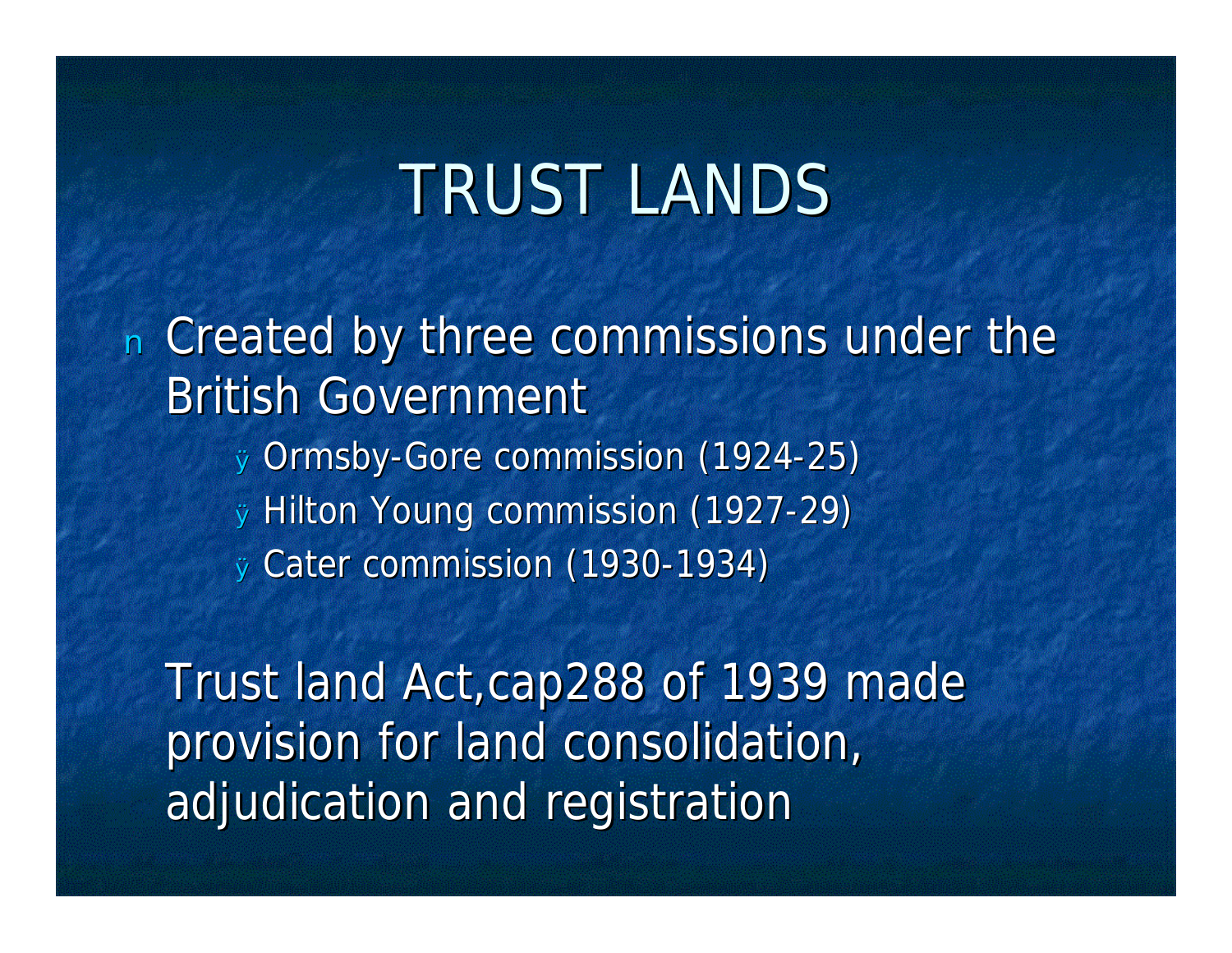# Existing Tenure in Trust Lands

<sup>n</sup> **Communal land tenure** <sup>Ø</sup> Land rights held by county council <sup>Ø</sup> A big part of Trust lands has not been formally surveyed <sup>Ø</sup> The few surveys done are by tracing boundaries on aerial photographs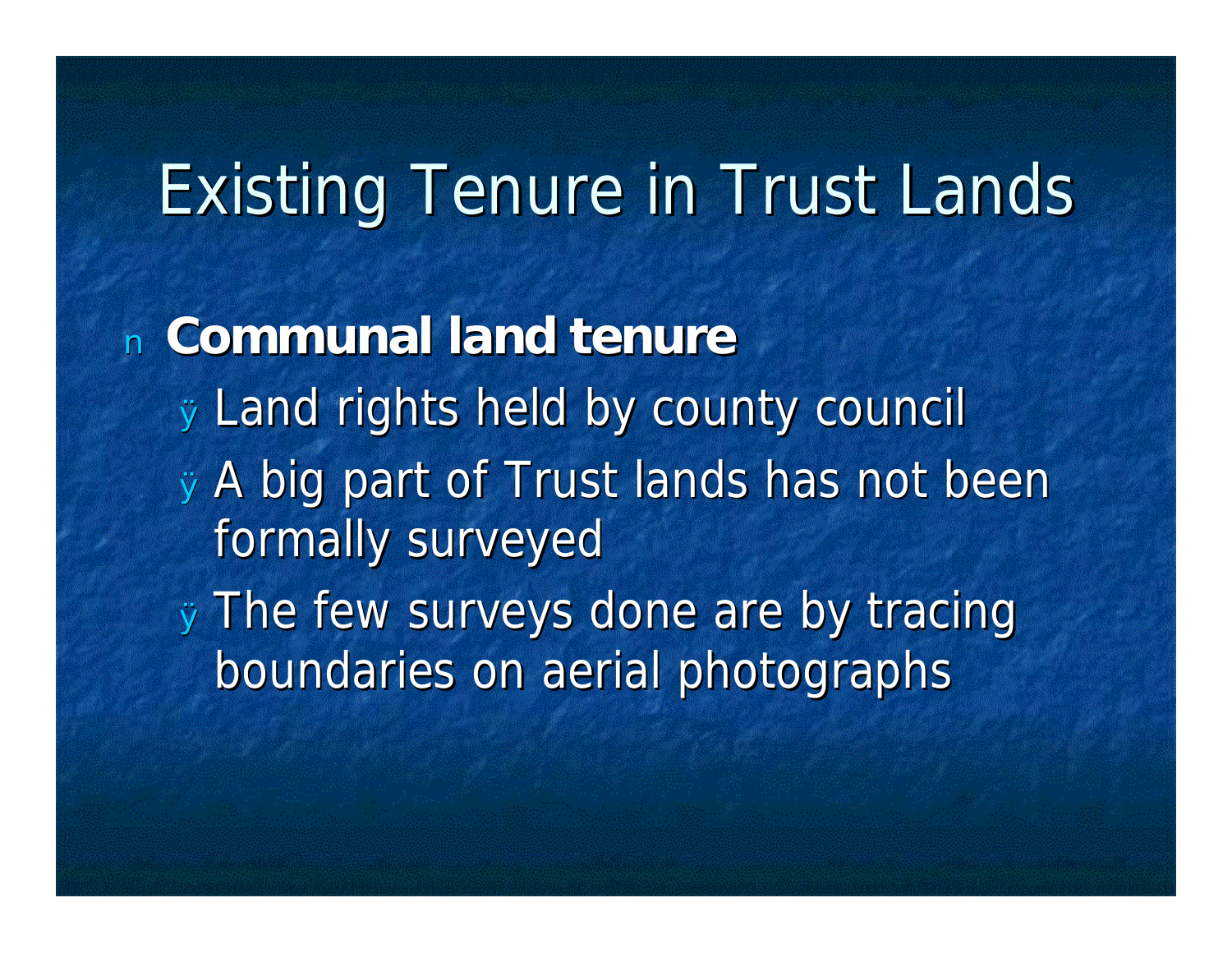#### Proposed model for Trust lands

<sup>n</sup> Maintain communal land tenure system, but improve on boundary definition using GPS,GIS and Remote sensing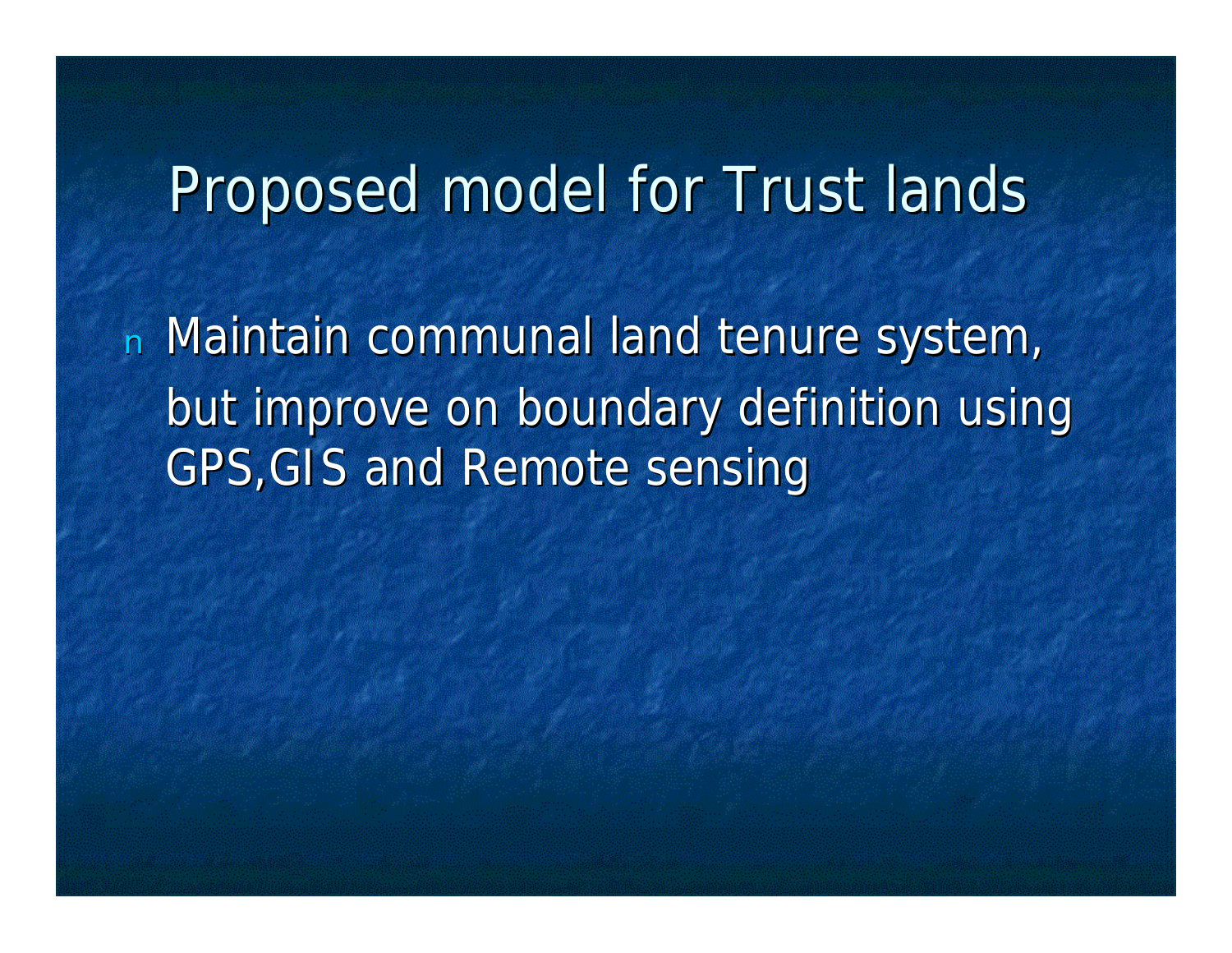## 10-Mile Coastal strip

<sup>n</sup> This area covers a strip of land 1900km stretching from Vanga in the south coast of kenya to the Lamu Archipelago in the North

<sup>n</sup> Land has changed hands between The sultan of Zanzibar, The British Government and The Kenya Government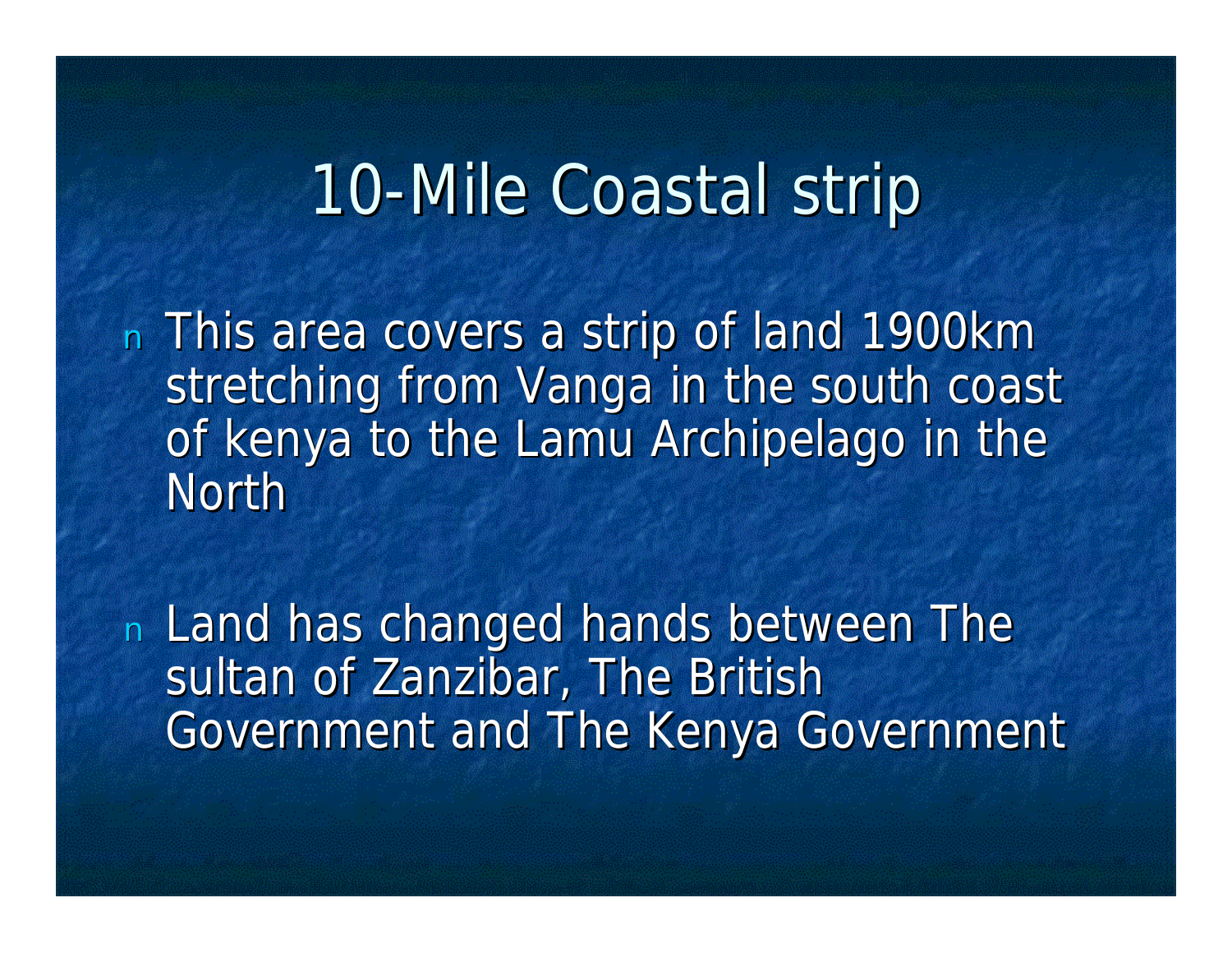### Tenure at the coast

<sup>n</sup> Adjudication done to determine individual land rights in 1908, individual tenure

n Adjudication for indigenous Kenyans not done yet, still communal/customary tenure

- n In Swahili Towns (Lamu) ladies inherit the family property
- <sup>n</sup> Land under the Wakf Commissioners Act, Cap. 109, need to be addressed.
- n Marine Land not properly mapped.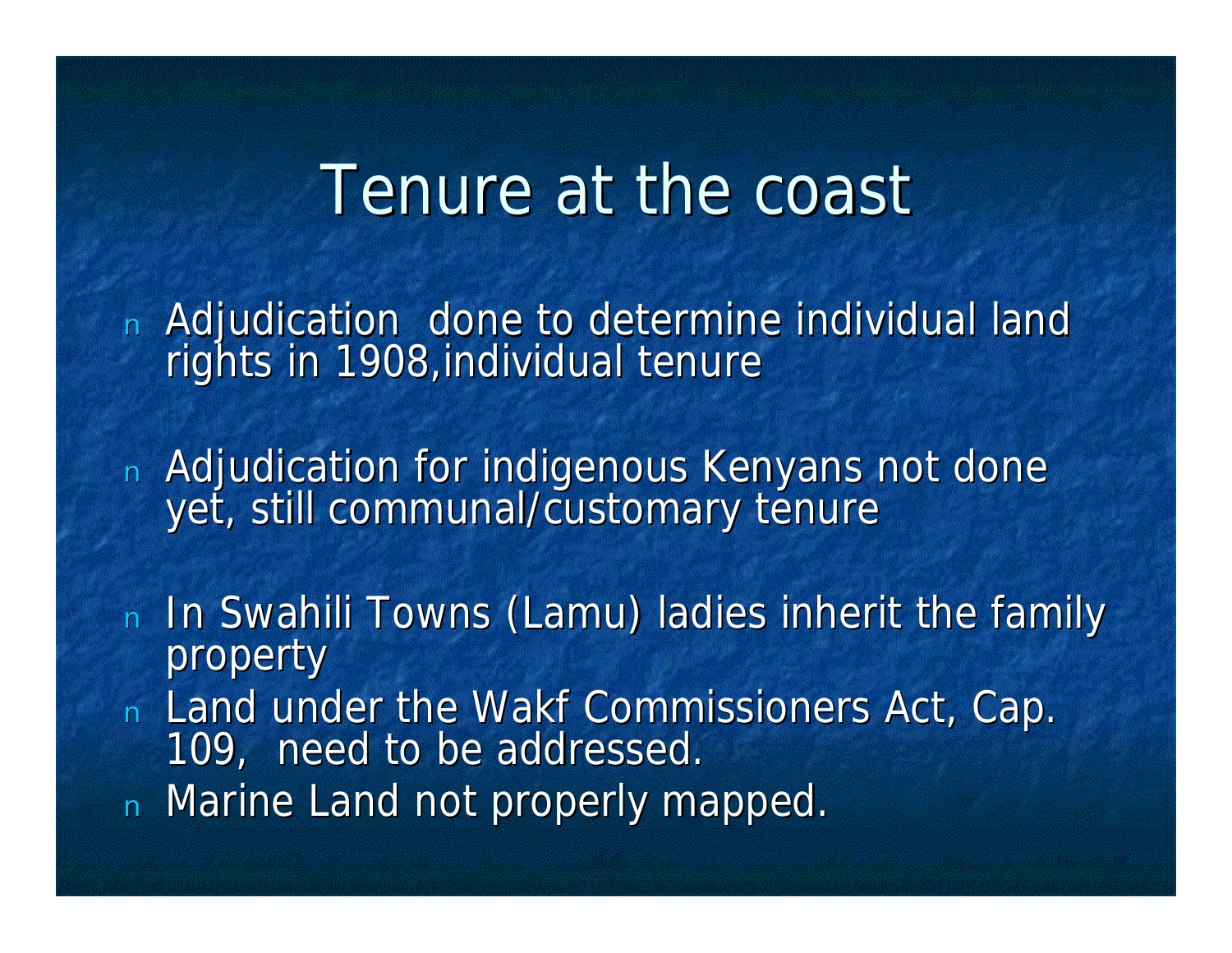<sup>n</sup> In Swahili Towns e.g.( Lamu old town) properties are developed vertically hence sectional property Act needed

<sup>n</sup> Fly-overs (wikios) should be mapped in 3-D using laser scanner or Close range Photogrammetry



Wikio in lamu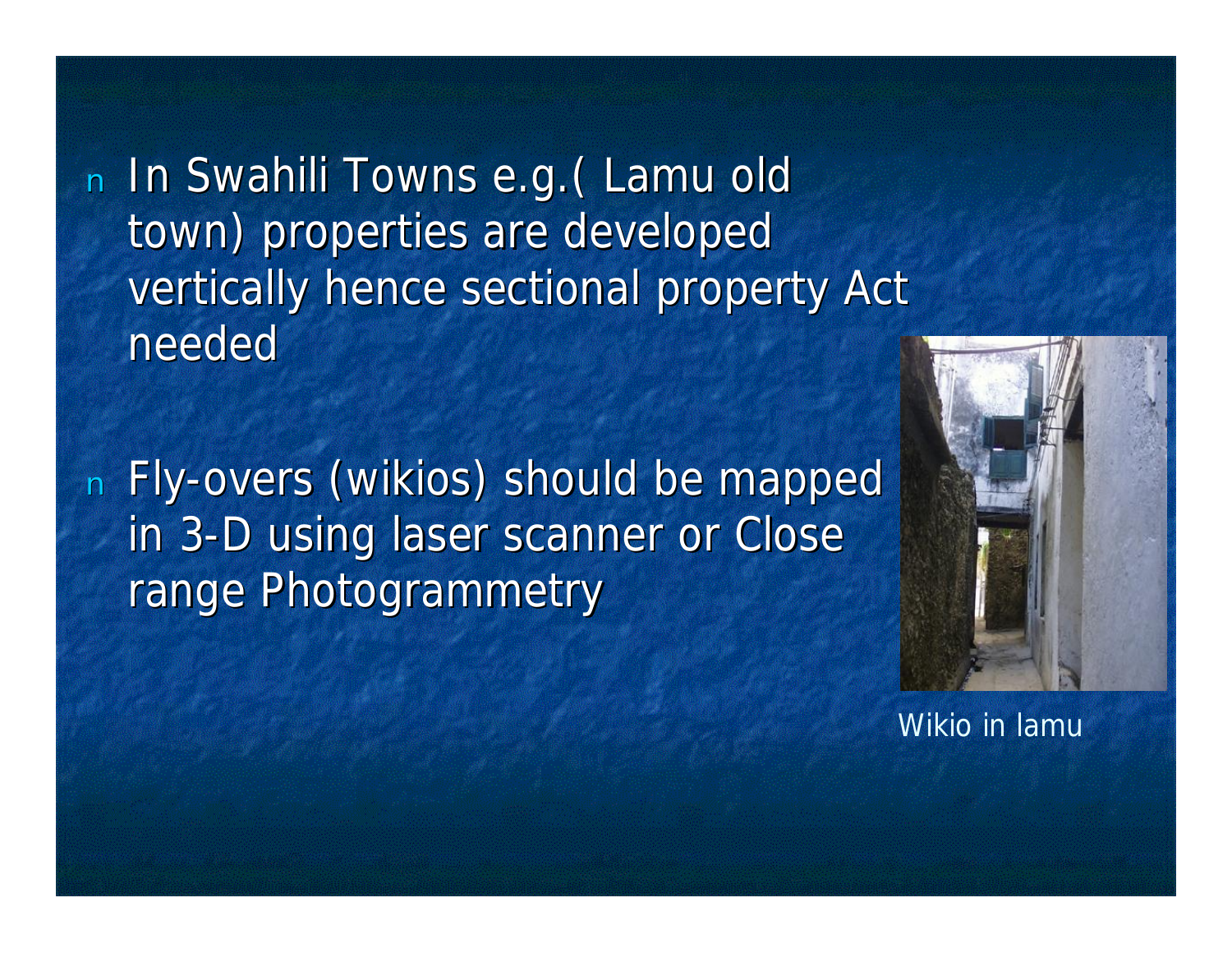# CONCLUSION

<sup>n</sup> Accurate boundary demarcation is important to tenure registration

<sup>n</sup> Encourage use of 3-D Cadastre and Integrated GIS Cdastre.

<sup>n</sup> Efforts towards Cadastre 2014 are stimulating and very encouraging for developing countries